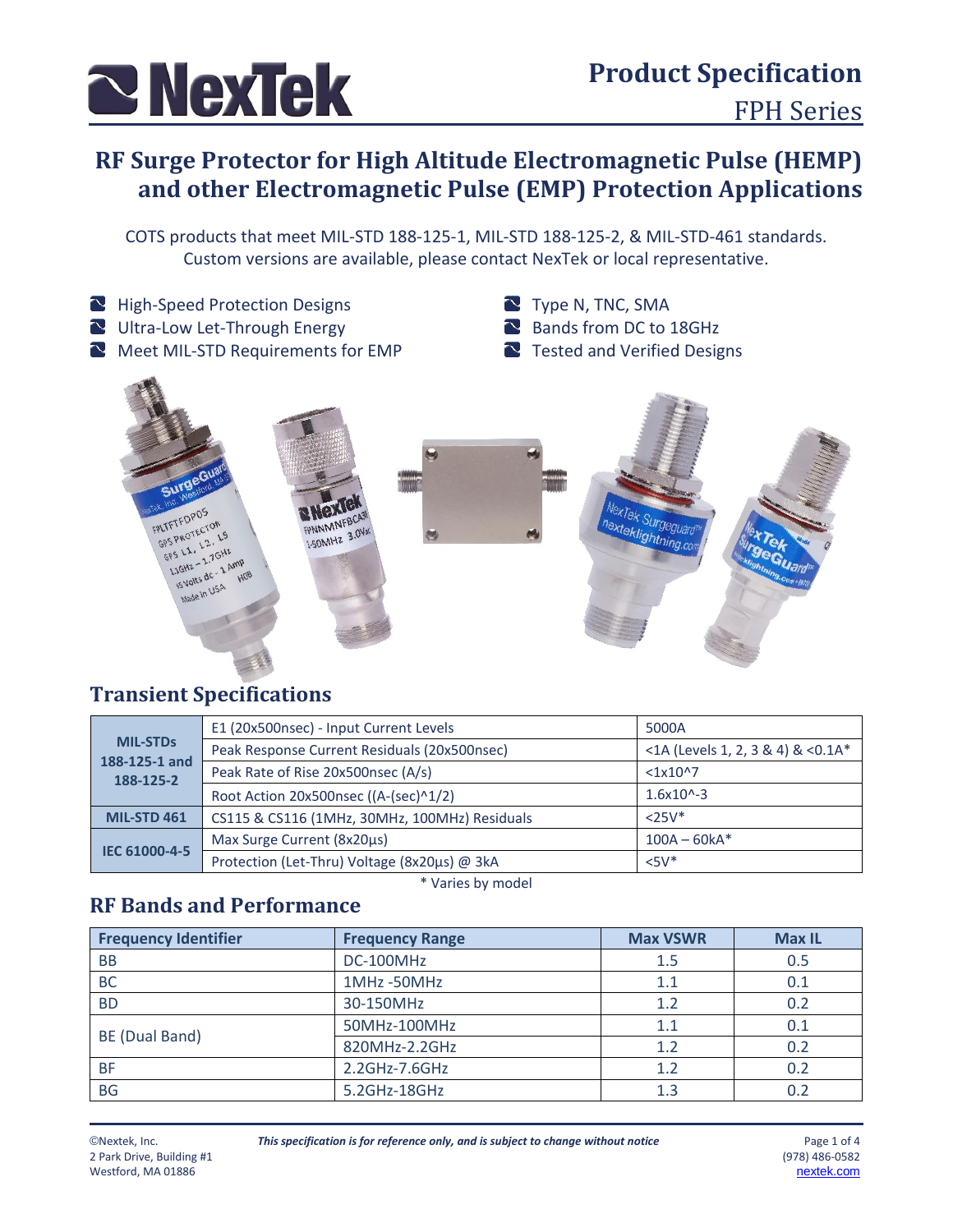

## **Additional Specifications**

| DC Voltage Options (@ 2Amp):       | 6, 12, 24                                                              |  |  |  |  |
|------------------------------------|------------------------------------------------------------------------|--|--|--|--|
| <b>RF Power Ranges:</b>            | 20dBm - 1kW*                                                           |  |  |  |  |
| * Varies by model                  |                                                                        |  |  |  |  |
| <b>Environmental</b>               |                                                                        |  |  |  |  |
| <b>Temperature Range</b>           | $-50^{\circ}$ C to $+85^{\circ}$ C                                     |  |  |  |  |
| <b>Salt Fog</b>                    | MIL-STD-202 Method 101D / Condition B (35°C/96 hrs)*                   |  |  |  |  |
| <b>Immersion</b>                   | MIL-STD-202 Method 104A / Condition A (65°C to 25°C w/NaCl - 2 cycles) |  |  |  |  |
| <b>Moisture Resistance</b>         | MIL-STD-202 Method 106E (65 °C/98% RH condensing/240 hrs)              |  |  |  |  |
| <b>Temperature Shock</b>           | MIL-STD-202 Method 107D / Condition B-1 (25 cycles -55°C to +100°C)    |  |  |  |  |
| <b>Life (Elevated Temperature)</b> | MIL-STD-202 Method 108A / Condition A (96 hours at 85°C)               |  |  |  |  |
| <b>Dust and Waterproof Rating</b>  | IEC529 IP68 (dust-tight and water proof 24 hrs / 1 m)                  |  |  |  |  |

\* Varies by model

**Mechanical Shock** MIL-STD-202 Method 213 / Condition A (50g/11ms ~24")

**Vibration** MIL-STD-202 Method 204D / Condition D (10Hz-2kHz 0.06"DA/20g)

#### **Package Options (See Drawings on Pages 3-4)**

|                            | -A              | $-B$          | -C              | -D            | -E            |
|----------------------------|-----------------|---------------|-----------------|---------------|---------------|
| <b>Body Material</b>       | Aluminum        | Aluminum      | Aluminum        | <b>Brass</b>  | <b>Brass</b>  |
| <b>Body Finish</b>         | <b>Nickel</b>   | <b>Nickel</b> | <b>Nickel</b>   | <b>Nickel</b> | <b>Nickel</b> |
| <b>Connector Material</b>  | Stainless steel | <b>Brass</b>  | Stainless steel | <b>Brass</b>  | <b>Brass</b>  |
| <b>Connector Finish</b>    | <b>Nickel</b>   | <b>Nickel</b> | <b>Nickel</b>   | <b>Nickel</b> | <b>Nickel</b> |
| <b>Center Pin Material</b> | <b>BeCu</b>     | <b>BeCu</b>   | <b>BeCu</b>     | <b>BeCu</b>   | <b>BeCu</b>   |
| <b>Center Pin Finish</b>   | Gold            | Gold          | Gold            | Gold          | Gold          |
| Watertight                 | <b>IP68</b>     | <b>IP68</b>   | <b>IP68</b>     | <b>IP68</b>   | <b>IP68</b>   |

#### **Part Number Configuration**

| <b>Series</b> | Type | <b>Surge</b><br>Conn | Surge<br>Gender | Protected<br>Con | Protected<br>Gender | Freg     | Polarity | Voltage | Package |
|---------------|------|----------------------|-----------------|------------------|---------------------|----------|----------|---------|---------|
| гn            |      | ⋍                    |                 | =                |                     | n c<br>◡ |          |         | -       |

**Connector Types: S – SMA, N – Type N, T – TNC**

**Connector Genders: F – Female, M – Male**

**DC Polarity (for DC Pass only): P – Positive (+), N – Negative (-)**

#### **Example Part Numbers**

| <b>Model Number</b> | <b>Frequency Range, MHz</b> | <b>Max VSWR</b> | <b>MAX IL</b> | <b>DC Pass</b> |
|---------------------|-----------------------------|-----------------|---------------|----------------|
| FPHSFSFBCP12-B      | $1 - 50$                    | 1.2             | 0.2           | Yes            |
| FPHSFSFBEP24-A      | 50-100, 900-2200            | 1.2             | 0.2           | Yes            |
| FPHTFTFBF000-D      | 2200-7600                   | 1.2             | 0.2           | <b>No</b>      |
| FPHNFNFBBP06-B      | <b>DC-100</b>               | 1.1             | 0.1           | Yes            |
| FPHNFNFBF000-D      | 2200-7600                   | 1.2             | 0.2           | <b>No</b>      |
| FPHNFNFBG000-E      | 5200-18000                  | 1.3             | 0.3           | No             |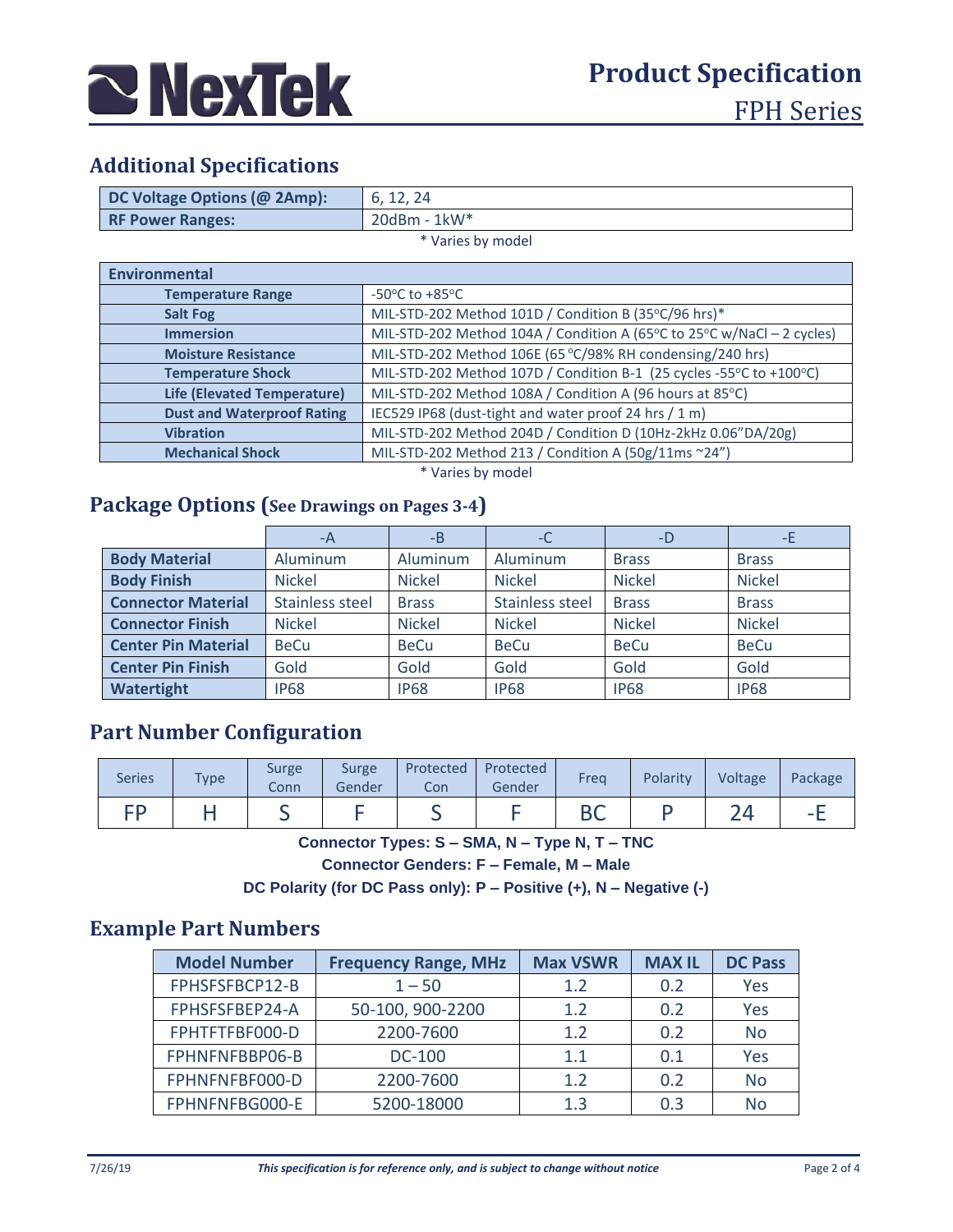

# **Product Specification**

FPH Series

#### **Package Drawings**

#### **Package A – Small Box, DC Pass**



# **Package B – Tubular, ¾" Bulkhead mount, DC Pass**



MOUNTING PANEL <u>ሌ</u>.25 [6.4] MAX

### **Package C – Small box, no DC Pass**